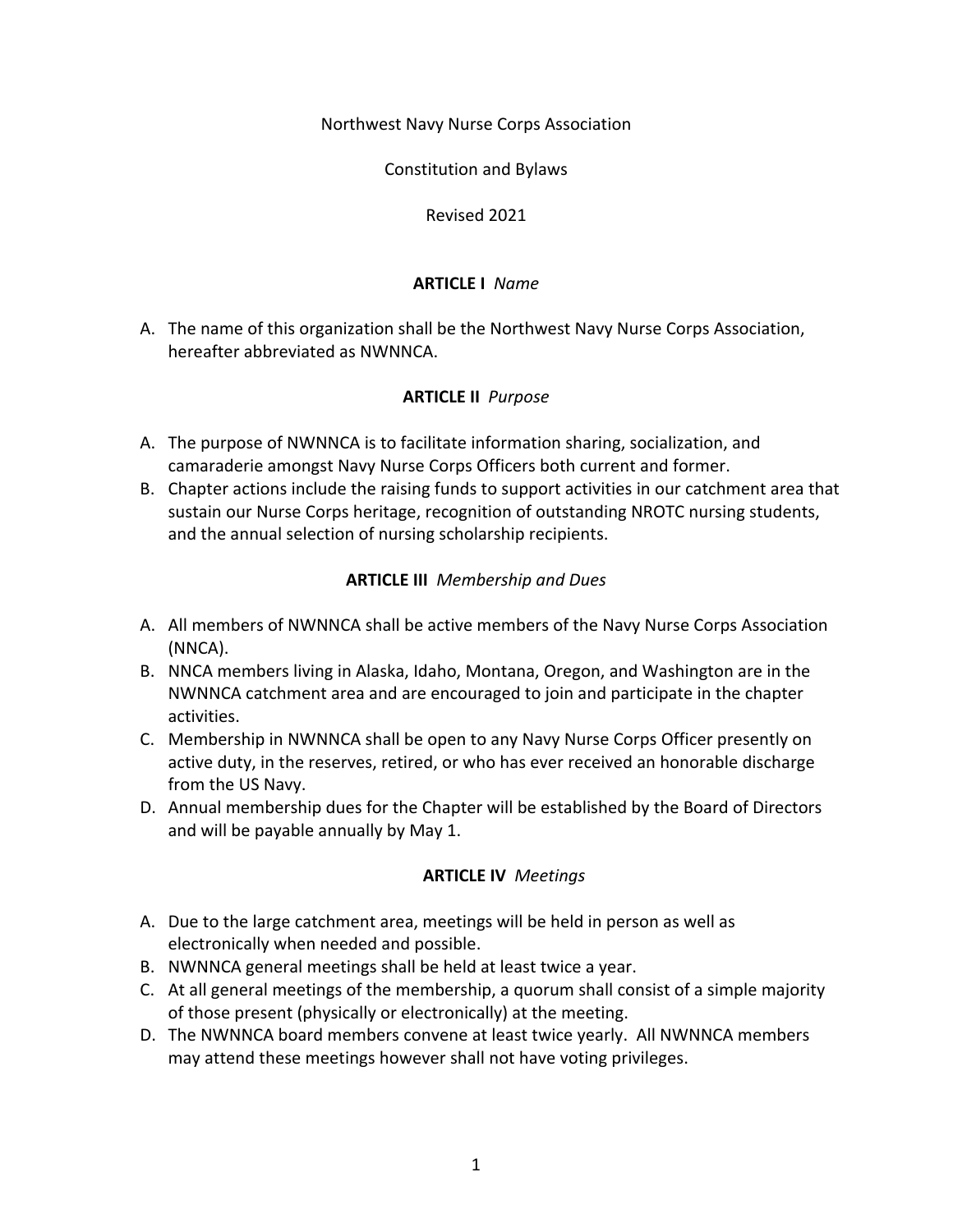## **ARTICLE V** *Chapter Board*

- A. The Chapter Board is composed of nine voting positions. Of those nine positions, four are Chapter Officers and include the President, Vice President, Secretary, and Treasurer. The five remaining Board positions are Newsletter Editor, ROTC Scholarship Chair, Nursing Scholarship Chair, Membership, and Hospitality/Sunshine Chair.
- B. All positions are to be filled by NWNNCA Chapter members who have been nominated and elected into the role by the membership.
- C. At any time, should a member of the Board be unable to attend a meeting via in person or electronically, the person may opt to have a member at large from within the geographic area in attendance.
- D. General Powers: The Chapter Board shall have control and management of the affairs and assets of the chapter. The Board shall determine all Chapter policies; shall appoint committees required as necessary for Chapter management; and execute measures which in its judgement, shall be necessary to further the interest of the Chapter and achieve its objectives.
- E. The President may call a meeting of the Board whenever deemed expedient or necessary or upon the request of any other Board member without notification of the general membership. The Secretary shall contact all Board members providing notice of the meeting at least seven days before the scheduled meeting.
- F. Resignation: A Board member may resign at any time by giving notice to the President. Unless otherwise specified, the resignation shall take effect upon receipt. Acceptance of the resignation shall not be necessary to make it effective.
- G. Should a vacancy occur on the Board mid-term, the President has the power to appoint a Chapter member that has expressed interest until the completion of the three-year term.
- H. Should the President need or desire to resign, the Vice President will assume the duties and with Board counsel determine if a call is needed, or a replacement or election is required.

#### **ARTICLE VI** *Nominations and Elections*

- A. During the spring meeting the Board members' whose terms will be complete in the fall, will be identified. A call to the general chapter membership will be made to solicit volunteers for the upcoming vacant positions during the meeting and via the newsletter. Any Chapter member may run for the Board. Interested members may contact any board member notifying them of their wish to run for the role or their wish to nominate an interested member. If there are no potential candidates, a nominating committee composed of three members will convene. This committee will be appointed by the Chapter President.
- B. Each year, three board positions will be up for an election. See attachment 1 for specific roles and the years of term completion.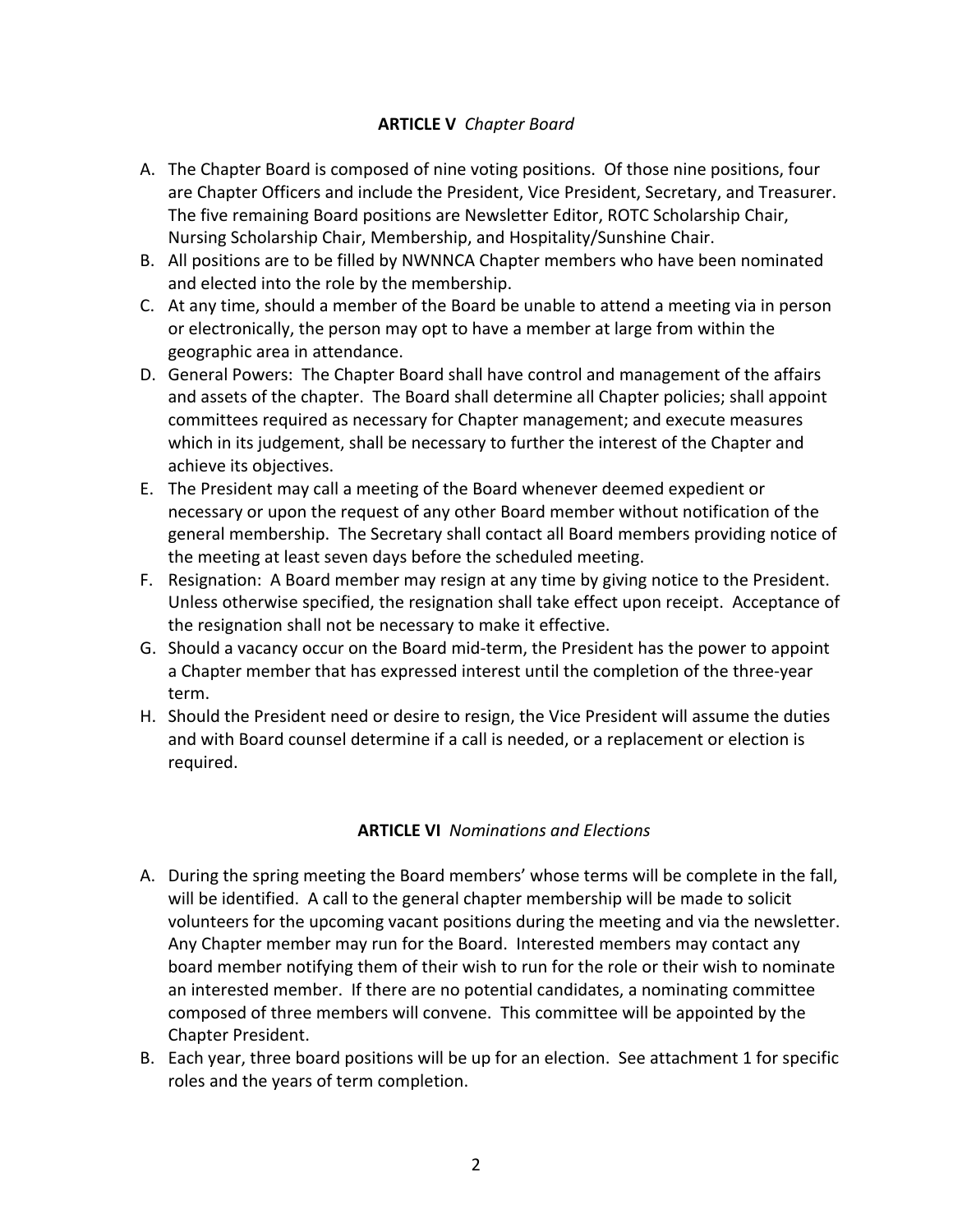- C. Board members shall be elected by the Chapter members at the fall general meeting. A slate of nominees will be presented by the President, or his/her appointed Board member, and voting will ensue electronically as to capture those in attendance physically and remotely.
- D. All members are encouraged to support the Chapter by submitting their name for consideration as a Board or a committee member. Teamwork makes for a strong Board and Chapter.

## **ARTICLE VII** *Duties of the Board Members*

#### A. **President**

- 1. Presides over the general Chapter and Board meetings.
- 2. Coordinates all Chapter activities and represents Chapter as needed.
- 3. Facilitates communication within and between chapter and other individuals/organizations.
- 4. Provides NWNNCA input to NNCA as directed.
- 5. Sends annual and interim reports to the NNCA.
- 6. Updates the Chapter information on the NNCA web site. Access is granted by the Executive Director of NNCA.
- 7. Appoints interim Board members as necessary.
- 8. Selects a nominating committee when needed.
- 9. Overseas general elections.
- 10. Convenes three members to perform annual financial record review.
- 11. Calls for the review of Bylaws biannually.

#### B. **Vice President**

- 1. Presides over all meetings in the absence of the President.
- 2. Assumes all duties of the President should the President resign.
- 3. Coordinates Chapter meetings: selects speakers and/or programs and meeting venues.
- 4. Collaborates with the President regarding Chapter business.
- 5. Instructs the payment by the Treasurer on any honorariums or other expenses that may occur in relation to the Chapter meeting as appropriate.

#### C. **Secretary**

- 1. Keeps minutes of the Board meetings for the membership.
- 2. Takes minutes of the Chapter meetings.
- 3. Warehouses all previous meeting minutes.
- 4. Assists or conducts any 'official' correspondence as directed by the President on the Chapter's behalf.

#### D. **Treasurer**

1. Maintains the financial records for the Chapter activity.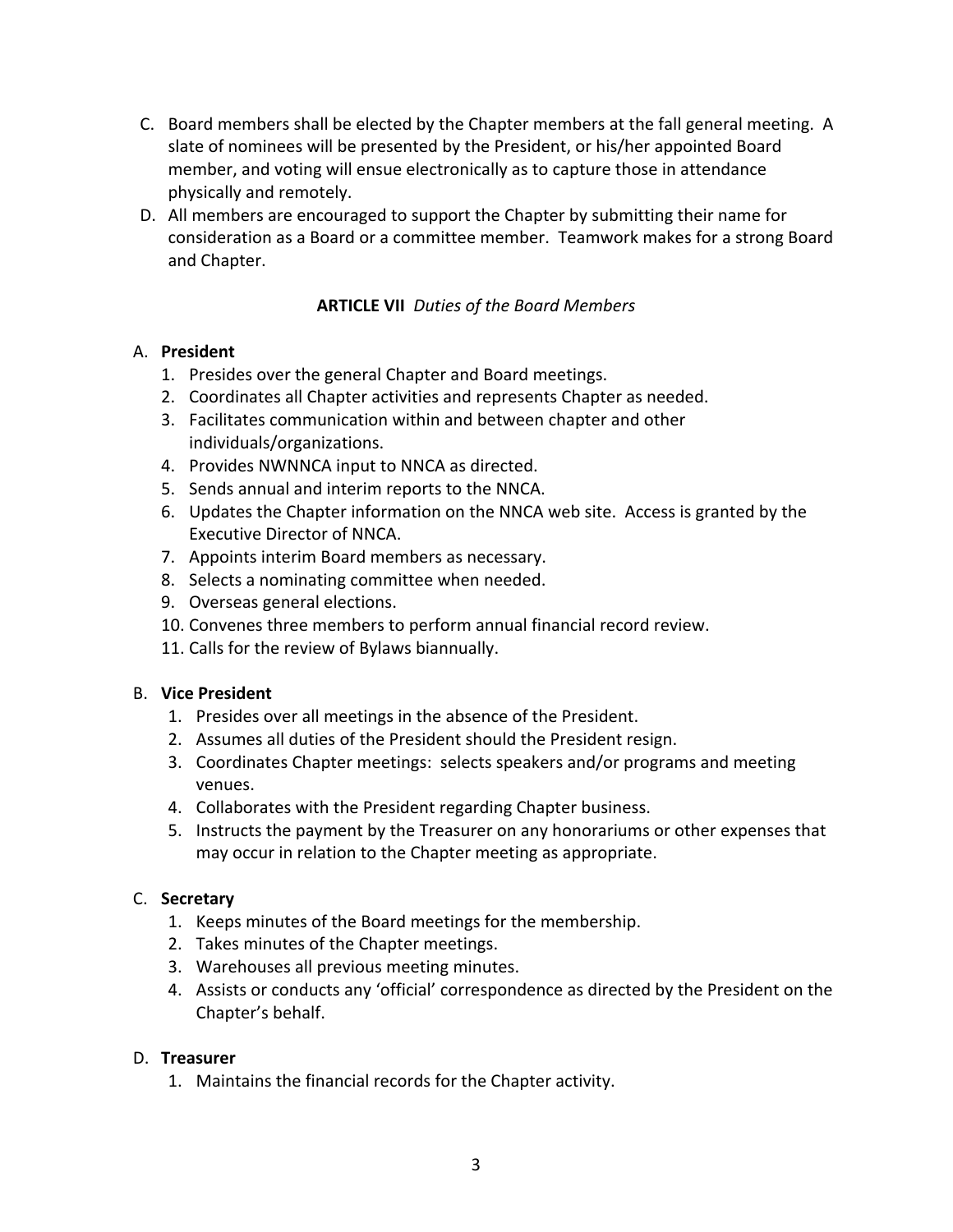- 2. Writes checks for the Chapter as appropriate; dispersing funds as needed to pay for chapter activities.
- 3. Sends appropriate paperwork to NNCA delineating renewals of National and Chapter dues, working congruently with the Membership Chair.
- 4. Handles any donations made to the Chapter.
- 5. Prepares a budgetary guideline for the Board on known expenses, dues intake, administrative expenses (stamps, mailing costs, etc.), and scholarship awards to ensure financial viability.
- 6. Reviews all transactions for accuracy. Reports annually to the IRS via appropriate tax forms.

#### E. **Newsletter Editor**

- 1. Publishes the newsletter twice per year in the month prior to the scheduled Chapter meeting.
- 2. Forwards newsletter to NNCA as requested.
- 3. Collates the President's Message, Chair Reports, and other items of interest in the newsletter.
- 4. Presents the information about the upcoming Chapter meeting, location, time and date for all members.
- 5. Reports on need for any elections and places the call for interest by members.
- 6. Facilitates communication between Board and the Membership as needed.

# F. **Scholarship Chair**

- 1. Revises application yearly to reflect scholarship application due dates.
- 2. Maintains a current database of Commission of Collegiate Nursing Education (CCNE) and American Academy of Colleges of Nursing (AACN) BSN Nursing schools.
- 3. Contacts accredited schools of nursing within the Chapter's five state region for the awarding of nursing scholarships.
- 4. Communicates with Deans, Department Chairs, and Directors to identify individuals that may be deemed appropriate for scholarship awarding.
- 5. Forwards a copy of the current application to the NNCA Executive Director for inclusion onto the NNCA website.
- 6. Per the scholarship, places advertising in applicable schools as allowed and appropriate.
- 7. Forms a committee for review of applicants and submits the results of the committee work to the board for approval and obligation of funds.
- 8. Notifies scholarship recipients of their award and all applicants of the status of their application following the board decision.

# G. **NROTC Chair**

- 1. With the consent of the NWNNCA Board, establishes the criteria for the recipient of the NWNNCA NROTC award.
- 2. Contacts the schools within NWNNCA catchment area for the names of midshipmen that meet the established criteria.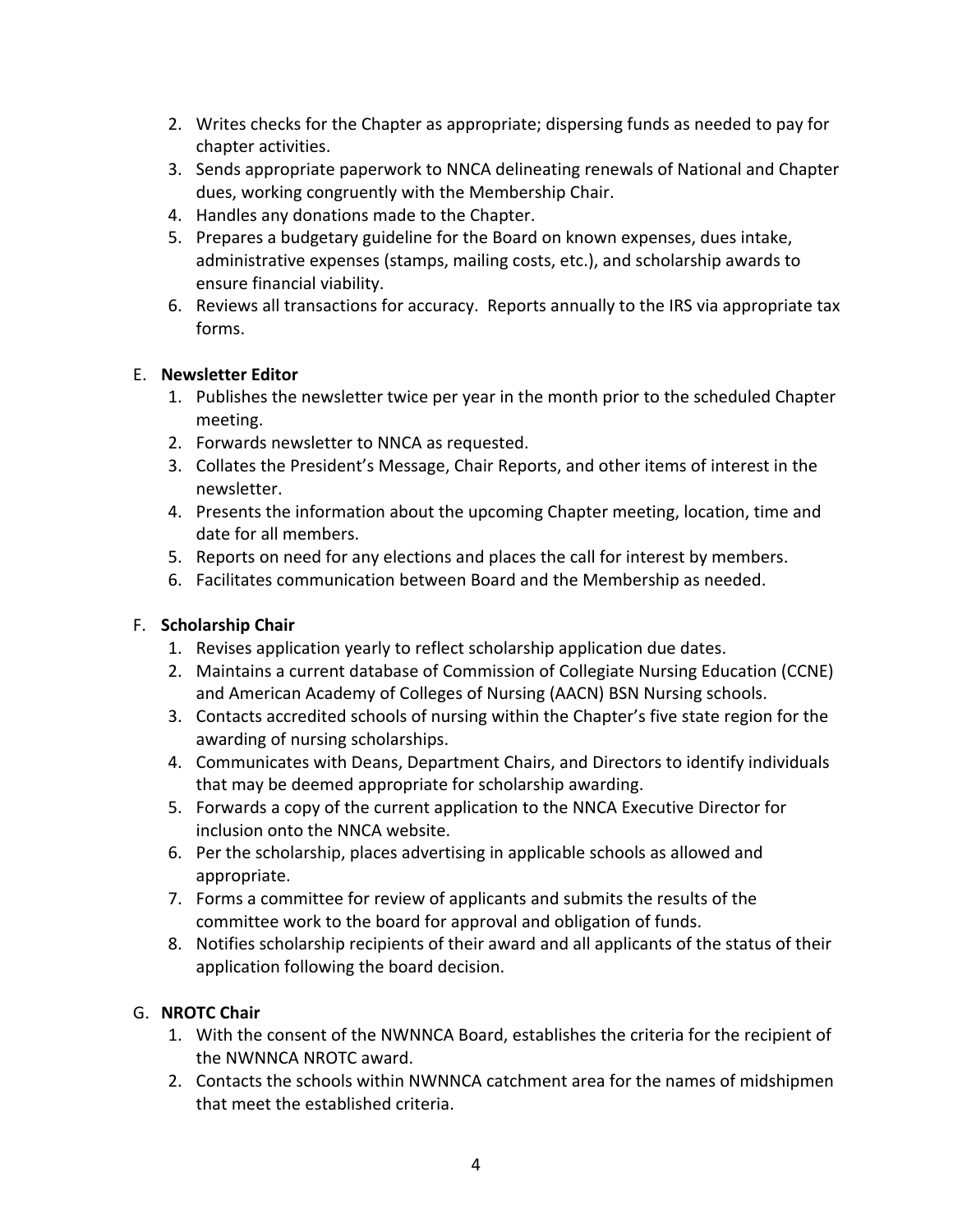- 3. Determines appropriate award for Board approval and selects gifts and/or acknowledgement of award/recognition by the Chapter.
- 4. Makes sure the award is given in person or sent to the unit for presentation at the appropriate awards or commissioning ceremony.

## H. **Membership Chair**

- 1. Encourages membership in the Chapter.
- 2. Provides renewal forms to members of the chapter to renew their NNCA and Chapter dues. (These forms are usually sent from National to the Membership Chair during the annual spring renewal phase.)
- 3. Keeps a roster of Chapter members and collates this against data from NNCA as to when folks are due for renewal of either entity. (Access to the NNCA web site spreadsheet data is given by the Executive Director of NNCA).
- 4. Updates the Chapter roster annually ensuring Chapter and NNCA data tallies.
- 5. Works closely with other Board members to ensure funds and corresponding paperwork are accurate and submitted to NNCA in a timely manner.

## I. **Hospitality/Sunshine Chair**

- 1. Receives updated list of Chapter members from the Membership Chair as applications come in or at the beginning of each membership year. (Year begins in May)
- 2. Sends appropriate cards to members on occasions of birthdays, deaths, etc.
- 3. Receives funds for the cards and stamps from the Treasurer per budgetary needs.

# **ARTICLE VIII** *Chapter Dissolution*

- A. In the event Chapter interest or management becomes untenable, the Board shall contact the Executive Director for guidance.
- B. Should the guidance be to dissolve the Chapter, any remaining funds not otherwise obligated in that year will be forwarded to NNCA.

Approved by:

| President Nadyne Krienke | Date 23 AUG 22 |
|--------------------------|----------------|
| Secretary Jamie Hammer   | Date 23 Aug 22 |